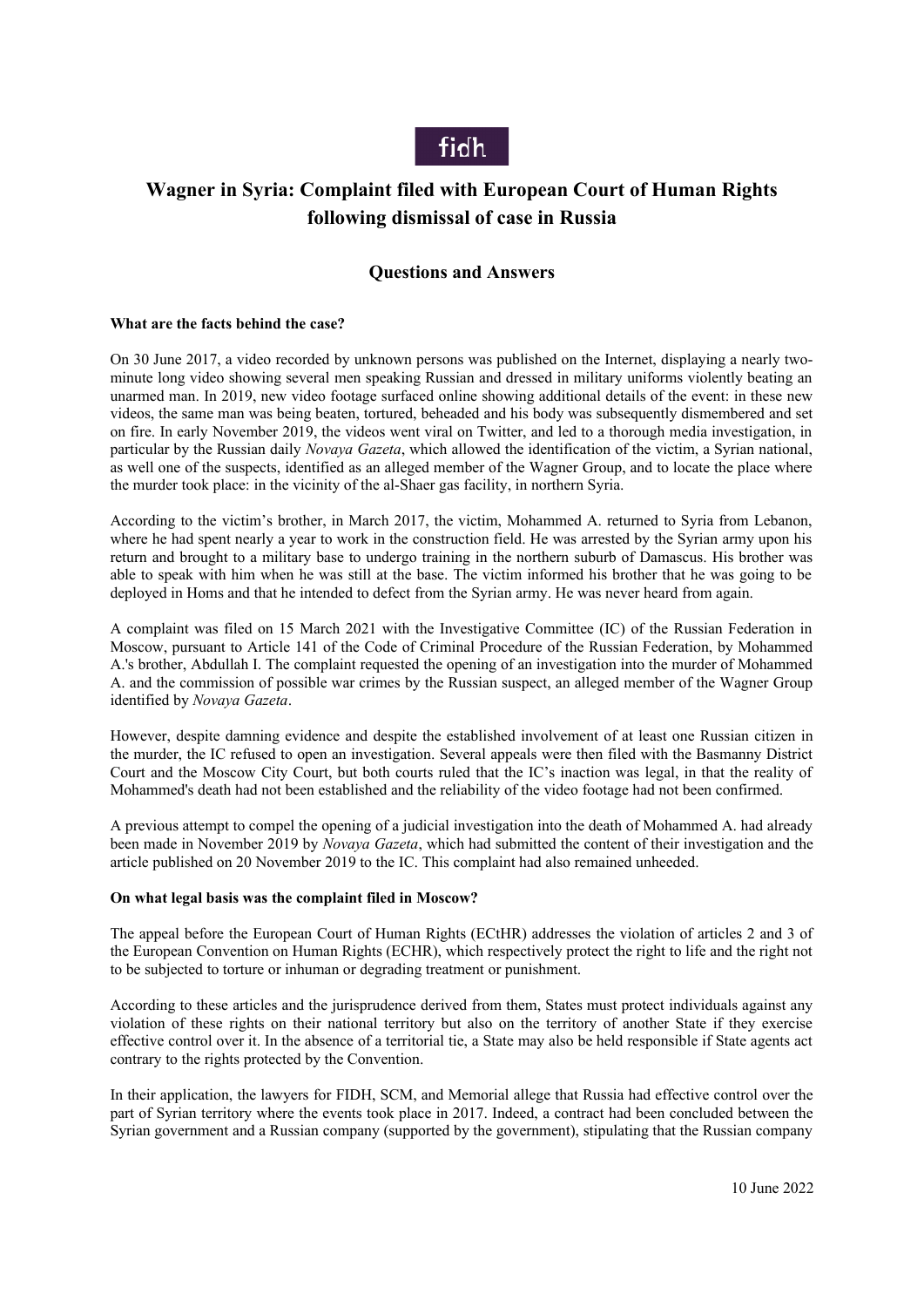would receive 25% of the revenues from the production of gas and oil of the al-Shaer gas field in exchange for the protection of the field by Russian agents (in this case the Wagner Group).

Thus, this territory, where Mohammed A. was tortured and killed by Russian-speaking individuals, was under the effective control of the Russian government, acting through the private military company Wagner.

Furthermore, a State may be held responsible for the actions of its agents in the territory of another State, even if those agents were not in a situation of complete dependence on that State, as long as they were under its effective control.

This application comes after the exhaustion of all domestic remedies in Russia, in accordance with Article 13 of the European Convention on Human Rights

#### **What is the Wagner Group?**

The so-called "Wagner Group," an informal association of mostly Russian personnel under the "effective control" of the Russian Federation, has been active for several years in combat operations against military units and is known for committing grave human rights violations against civilians, at times with extreme cruelty. Indeed, it has carried out numerous attacks on civilian facilities and infrastructure in several countries, including armed attacks to capture gas and oil fields in Syria and targeting military units in Eastern Ukraine while fighting on behalf of the so-called Donetsk and Luhansk People's Republics. Moreover, the group has actively participated in hostilities, or contributed to military operations and the training of fighters, in Libya, Sudan, and the Central African Republic. Although Russian law prohibits mercenaries, nor does it regulate private military companies, and despite the denial of the existence of the Group by Russian officials, the number of the group's members may be up to 2,500 fighters.

The ambiguous legal status of the group under Russian law and the denial of factual links pointing to its complete dependence on the Russian authorities, helps Russia shirk its international responsibility for the international crimes committed by Wagner's members.

#### **Why is this complaint important?**

Syrian activists and victims of the atrocities perpetrated by all parties to the conflict in Syria have been working tirelessly since 2011 to obtain accountability.

Despite the gravity and scale of crimes perpetrated in Syria since the brutal repression of the March 2011 uprising that led to more than eleven years of conflict, there are limited avenues for victims and their families to obtain justice and redress. Syria has not ratified the Rome Statute and, despite attempts to obtain a resolution from the UN Security Council to refer the situation to the International Criminal Court (ICC), Russia and China's repeated vetoes have prevented the ICC from opening an investigation on Syria.

With the path to the ICC blocked, and no real prospect of independent justice and accountability inside Syria, victims have turned towards other countries – such as Germany, Sweden, France and Spain – to investigate cases based on what is known as *extraterritorial jurisdiction*. Since 2012, Syrian lawyers, individuals and organisations, as well as international human rights organisations, have launched cases in these countries to obtain investigations on torture, crimes against humanity, and/or war crimes charges.

While the first series of complaints aimed to denounce the crimes committed by the Syrian regime, more recent work has focused on building cases against members of non-state armed groups involved in the perpetration of grave human rights violations against the Syrian population.

The responsibility of Russia, through its direct military involvement – as well as by outsourcing violence to the Wagner Group – has never been addressed by any court of law so far.

This first-ever complaint filed in Russian courts by a Syrian victim, with the support of human rights NGOs, was an unprecedented attempt to fill the impunity gap and bring Russian suspects to account. That is why, despite the Russian courts' failure to act, it is essential to carry on this fight before the ECtHR.